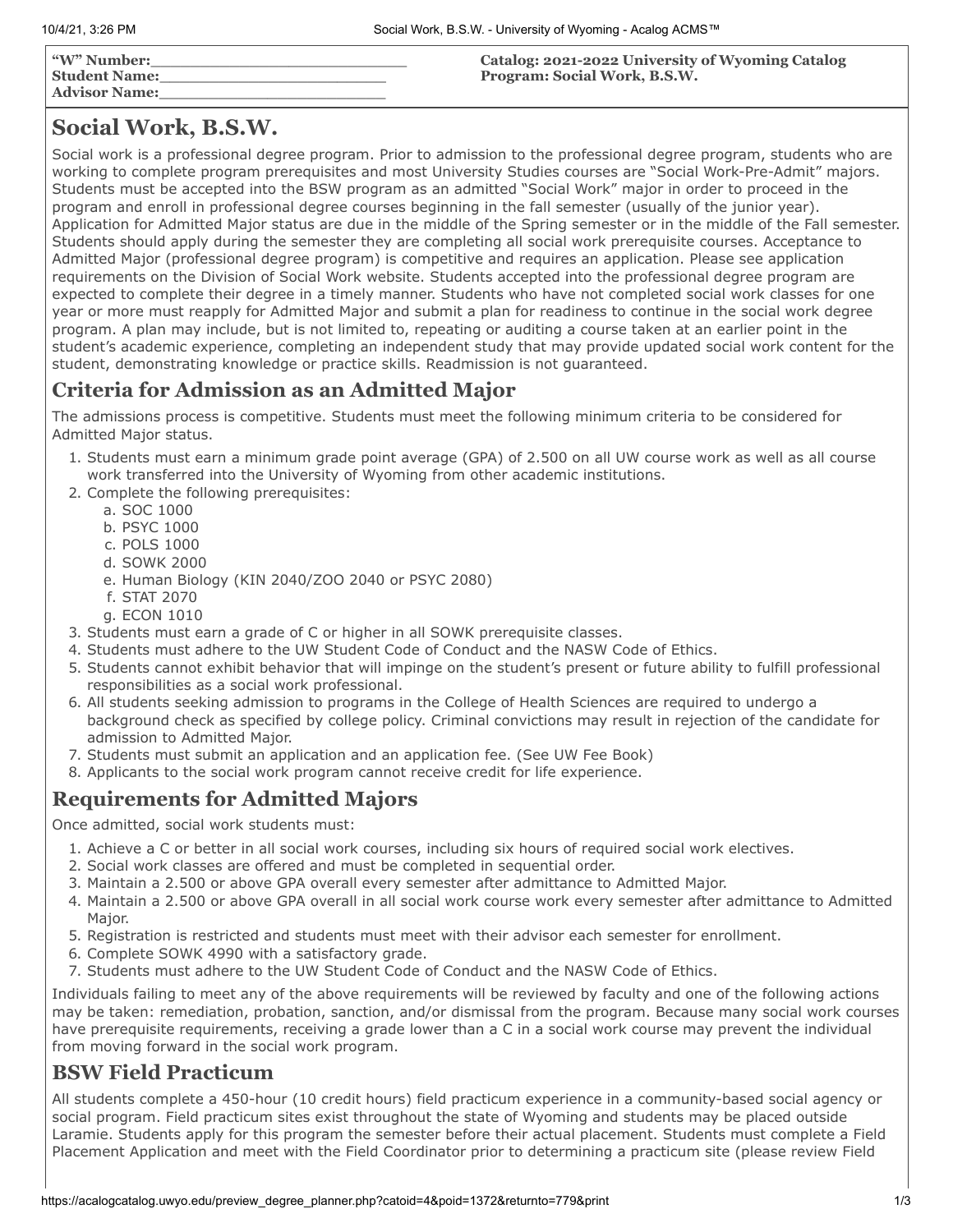#### 10/4/21, 3:26 PM Social Work, B.S.W. - University of Wyoming - Acalog ACMS™

Practicum Manual). Background checks and drug screenings may be required by some agencies even though the College of Health Sciences has received a background check during admission to the major.

For the practicum, a grade of U is interpreted as performing below expectations and will not be considered satisfactory completion of the practicum, hence of the BSW program. Based on input from the student, the field instructor, and the faculty liaison during the field evaluation, the field coordinator will determine what remediation would be required. The plan will clarify course objectives and professional skills upon which the student needs to improve. A student wishing to continue in the program would need to reapply for a field placement. Upon the field committee's approval of the request for placement, the student may then repeat the practicum experience. Consistent with University policy, the most recent grade would be the grade calculated into the GPA. The grade of U is interpreted as not meeting minimal requirements of the course; failure to complete the minimum clock hours in the field placement; failure to complete written assignments in a satisfactory manner; violation of one or more of the tenets of the NASW Code of Ethics (see Appendix B and Termination of Practicum section in the practicum manual); and/or failure to withdraw formally or to terminate the course. A student receiving an U in the practicum will be automatically dismissed from the BSW program with no opportunity to reapply or re-enter. Grades and dismissals may be appealed. (See most current BSW Student Handbook for appeal procedures.)

## **Requirements for Graduation**

The program requires 120 credit hours to graduate. Students must have completed all social work requirements, 42 upper-division hours, maintain a 2.500 GPA overall, a 2.500 GPA in social work coursework, and have achieved a grade of C or better in all social work courses. Courses must be taken for a letter grade unless offered for S/U only. USP H and PN courses must be taken outside the major subject, but can be cross listed with the major.

# **BSW Curriculum**

See the 4-year degree plan at: http://www.uwyo.edu/acadaffairs/degree-plans/uw-4-year-plans/healthsciences/index.html.

Prerequisites for admission into the BSW program includes a C or higher in the following courses:

| <b>Course Name</b>                                                                                                                                                                                       | <b>Credits:</b> | <b>Term Taken</b> | Grade | <b>Gen Ed</b> |
|----------------------------------------------------------------------------------------------------------------------------------------------------------------------------------------------------------|-----------------|-------------------|-------|---------------|
| SOC1000 - Sociological Principles                                                                                                                                                                        | Credits: 3      |                   |       |               |
| PSYC1000 - General Psychology                                                                                                                                                                            | Credits: 3      |                   |       |               |
| POLS1000 - American and Wyoming Government                                                                                                                                                               | Credits: 3      |                   |       |               |
| SOWK2000 - Introduction to Social Work                                                                                                                                                                   | Credits: 3      |                   |       |               |
| STAT2070 - Introductory Statistics for the Social Sciences                                                                                                                                               | Credits: 4      |                   |       |               |
| ECON1010 - Principles of Macroeconomics                                                                                                                                                                  | Credits: 3      |                   |       |               |
| • Human Biology. Credits: 3. (KIN 2040: Human<br>Anatomy or PSYC 2080: Biological Psychology)*<br>*This requires a prerequisite general biology course,<br>usually LIFE 1003: Current Issues in Biology. |                 |                   |       |               |

## **Suggested Lower-Division Electives**

Below are suggested lower-division electives that can be taken before admission into the BSW program. Consult with your academic advisor to determine the best electives for your particular interests or needs. It may be worthwhile to add a minor to your degree.

| <b>Course Name</b>                            | <b>Credits:</b> | <b>Term Taken</b> | Grade   Gen Ed |
|-----------------------------------------------|-----------------|-------------------|----------------|
| SPAN1010 - First Year Spanish I (USP-H)       | Credits: 4      |                   |                |
| SPAN1020 - First Year Spanish II              | Credits: 4      |                   |                |
| RELI1000 - Introduction to Religion           | Credits: 3      |                   |                |
| WIND2100 - Introduction to Disability Studies | Credits: 3      |                   |                |
| SOC2350 - Race and Ethnic Relations           | Credits: 3      |                   |                |

## **Suggested Upper-Division Electives:**

(Consult with Your Advisor)

| Course Name                                               | <b>Credits:</b> | <b>Term Taken</b> | <sup> </sup> Grade   Gen Ed |
|-----------------------------------------------------------|-----------------|-------------------|-----------------------------|
| FCSC3110 - Personal Finance                               | Credits: 3      |                   |                             |
| FCSC4112 - Family Decision-Making and Resource Management | Credits: 3      |                   |                             |

## **Required Courses After Admission into The BSW Program:**

| <b>Course Name</b>                                                       | <b>Credits:</b> | Term Taken | Grade   Gen Ed |
|--------------------------------------------------------------------------|-----------------|------------|----------------|
| SOWK3530 - Human Behavior and the Social Environment I                   | Credits: 3      |            |                |
| SOWK3630 - Generalist Social Work Practice I, Individual and<br>Families | Credits: 3      |            |                |
| SOWK3645 - Ethical Social Work Practice                                  | Credits: 3      |            |                |

https://acalogcatalog.uwyo.edu/preview\_degree\_planner.php?catoid=4&poid=1372&returnto=779&print 2/3